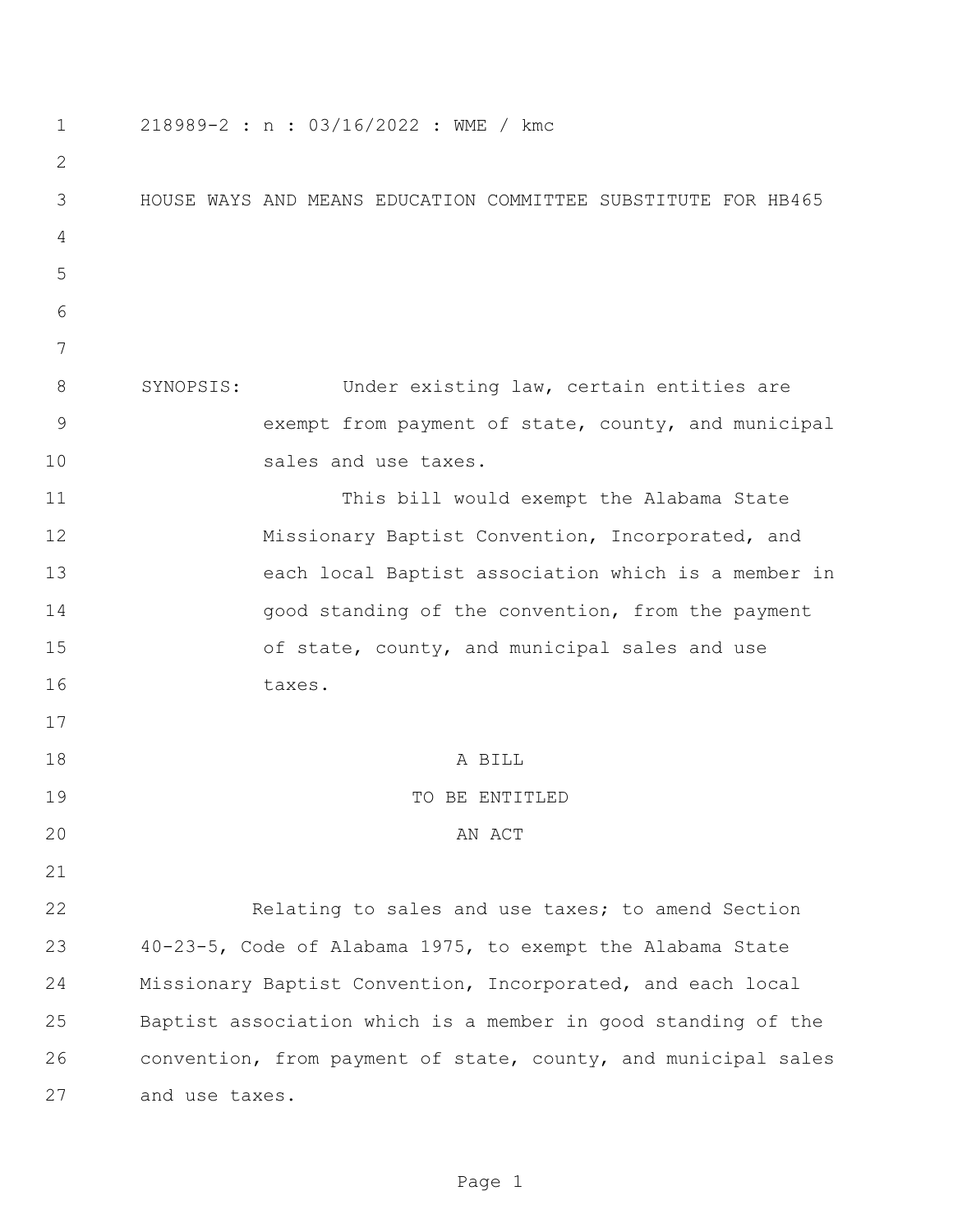## BE IT ENACTED BY THE LEGISLATURE OF ALABAMA:

 Section 1. Section 40-23-5, Code of Alabama 1975 is amended to read as follows:

 $4 \times 40 - 23 - 5$ .

 "(a) The Diabetes Trust Fund, Inc., and any of its branches or agencies, heretofore or hereafter organized and existing in good faith in the State of Alabama for purposes 8 other than for pecuniary gain and not for individual profit, are exempted from paying any state, county, or municipal sales or use taxes.

 "(b) The Chilton County Rescue Squad is exempted from paying any sales or use taxes.

 "(c) The state headquarters only of the American Legion, the American Veterans of World War II, Korea, and Vietnam, also known as AMVETS, the Disabled American Veterans, 16 the Veterans of Foreign Wars, also known as VFW, Alabama Goodwill Industries, and the Alabama Sight Conservation Association are exempted from paying any state, county, or municipal sales or use taxes.

 "(d) The Grand Chapter of all Orders of the Eastern Star and the South Alabama State Fair Association Southeastern Livestock Exposition of the State of Alabama and any of its agencies, heretofore or hereafter organized and existing in good faith in the State of Alabama for purposes other than for pecuniary gain and not for individual profit, are exempted from paying any state, county, or municipal sales and use taxes.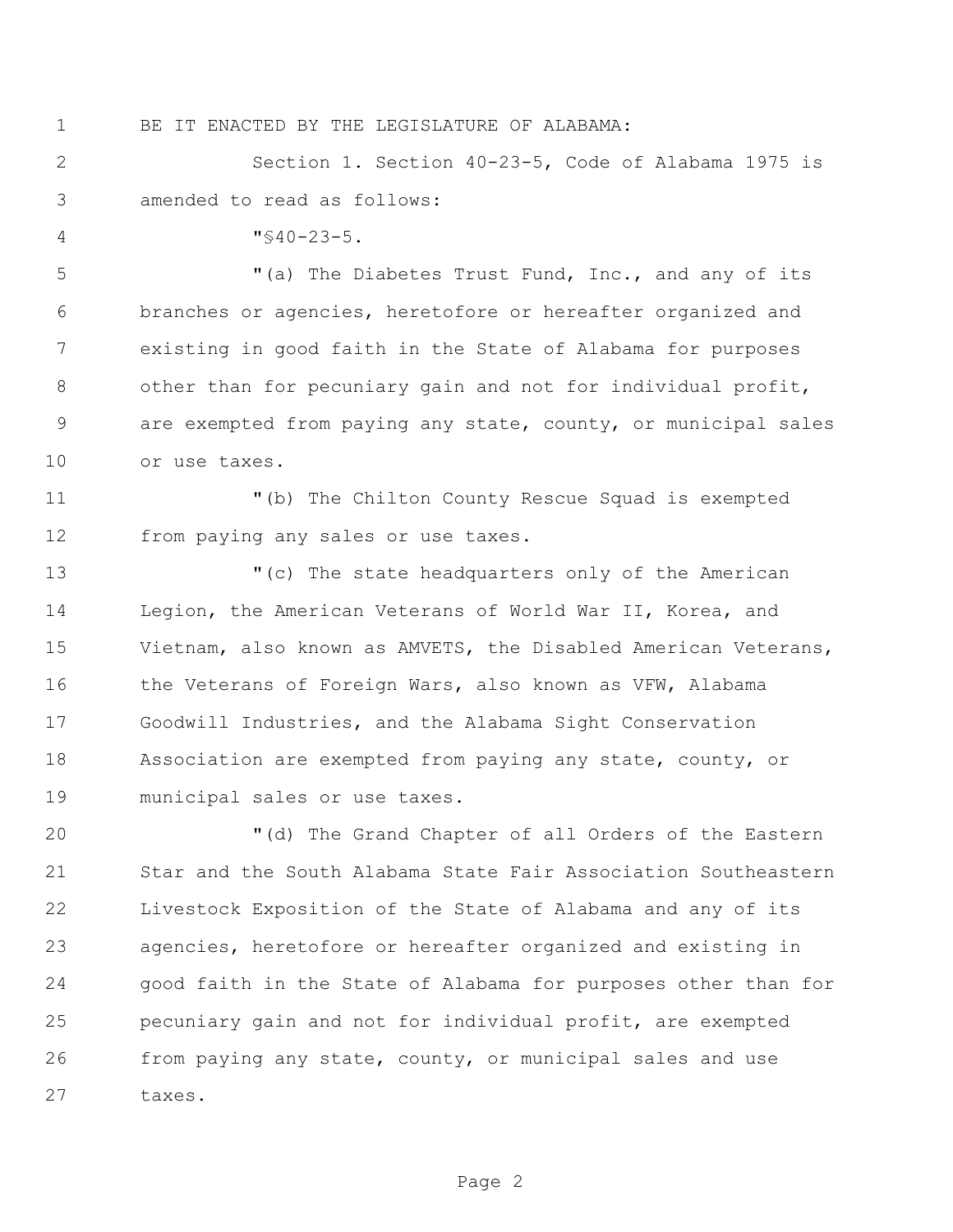"(e) The Alabama Goodwill Industries, Inc., of Birmingham is exempted from paying any state, municipal, or county sales and use taxes.

 "(f) The Alabama Federation of Women's Clubs is exempted from paying any state, county, or municipal sales or use taxes.

 "(g) The National Conference of State Legislatures and the Council of State Governments are exempted from paying any state, county, or municipal sales or use taxes.

 "(h) All blind vendors associated with the Business Enterprise Program of the Department of Rehabilitation Services are exempted from paying any state, county, or municipal sales or use taxes.

 "(i) All vendors who are blind as defined by Section 1-1-3, and who are certified by the Department of Rehabilitation Services, are exempted from paying any state, county, or municipal sales or use taxes.

 "(j) The Elks Club, B.P.O.E., No. 1887, a corporation, is exempted from paying any state, county, or municipal sales or use taxes. Provided, however, that the exemption provided by this subsection shall not extend to any bar or dining room operation conducted by the Elks Club.

 "(k) The King's Ranch, Inc., is exempted from paying any state, county, or municipal sales or use taxes.

25  $(1)$  The Eye Foundation, Inc., and any of its branches or agencies, heretofore, or hereafter organized and existing in good faith in the State of Alabama for purposes

Page 3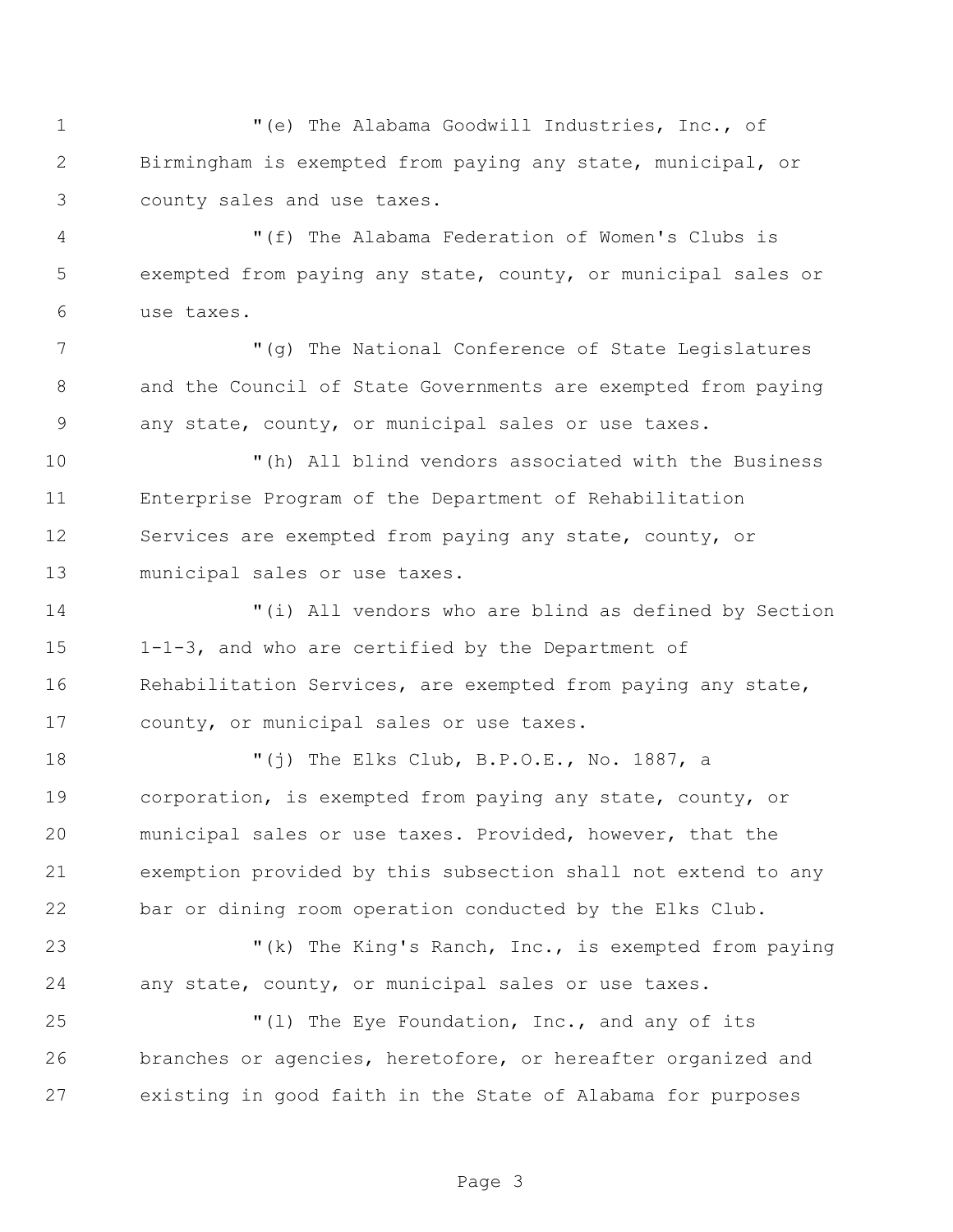other than for pecuniary gain and not for individual profit, are exempted from paying any state, county, or municipal sales or use taxes.

 "(m) Any county public hospital association or any Alabama nonprofit membership corporation if one or more of its members is a county public hospital association, and any of its, or their, branches, agencies, lessees, or successors organized pursuant to Section 10-3A-1 et seq., and which operates or maintains hospitals for purposes other than for pecuniary gain and not for individual profit, is exempted from 11 paying any state, county, or municipal sales and use tax of any nature whatsoever. Any of the taxes which were or may be assessed or collected subsequent to December 31, 1993, against any Alabama nonprofit membership corporation or any lessee of any county public hospital association organized as herein stated, pursuant to a lease in writing, will be remitted to 17 the entity which paid them; and no action or proceeding against the association or nonprofit corporation may be instituted after the date by the State of Alabama or any county or municipality thereof or any agent or person acting on behalf thereof for the collection or enforcement of any sales or use tax of any nature whatsoever.

 "(n) There is exempted from all state, county, and municipal sales taxes the sale of food pursuant to the food distribution program conducted by Christian Service Mission, Inc., an Alabama not-for-profit corporation, in cooperation with World Share, Inc., to enable needy persons to purchase

Page 4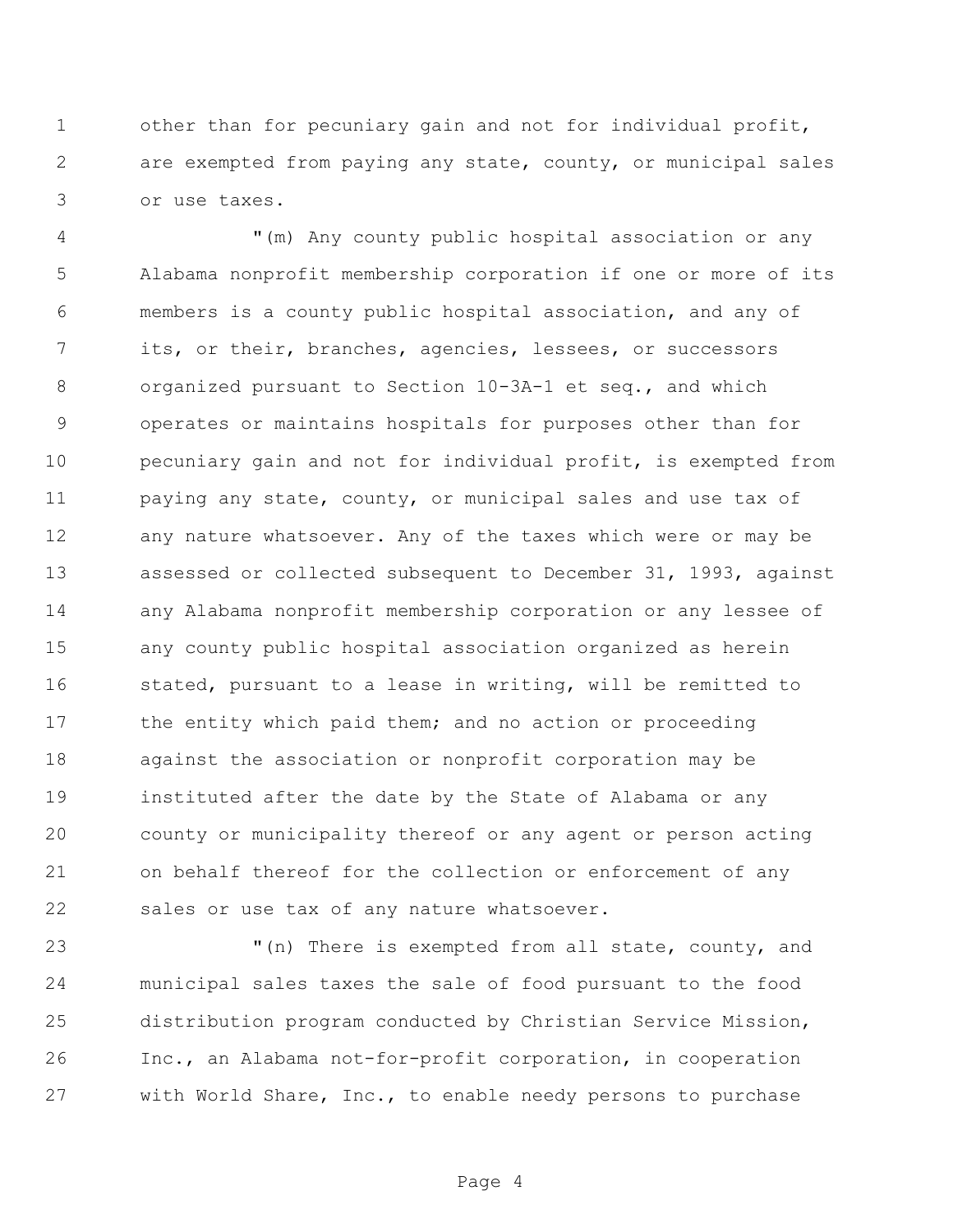food at substantially discounted prices and in consideration of the performance of charitable or community work by such persons.

 "(o) Rescue service organizations operating within the State of Alabama which are exempt from federal income taxes under the Internal Revenue Code of 1986, § 501(c)(3) and which are members of the Alabama Rescue Services Association, Incorporated, are exempted from any state, county, and municipal sales and use taxes.

 "(p) Alabama Goodwill Industries, Inc., Goodwill Industries of Mobile Area, Inc., and Goodwill Industries of Central Alabama, Inc., are exempted from paying any state, county, and municipal sales or use taxes.

 "(q) The gross receipts from the sale of admissions to a sporting event conducted by the Senior Professional Golfers Association are exempted from any state, county, and municipal sales taxes.

 "(r) Volunteer, non-profit rescue units operating within the state which do not meet the criteria in subsection (o) but are licensed by the State Board of Health are exempt 21 from any state, county, and municipal sales and use taxes.

 "(s)(1) The Birmingham Zoo, Inc., is exempt from paying any state, county, and municipal sales and use taxes associated with any and all capital expenditures but shall continue to collect and remit all other taxes to the appropriate taxing authorities.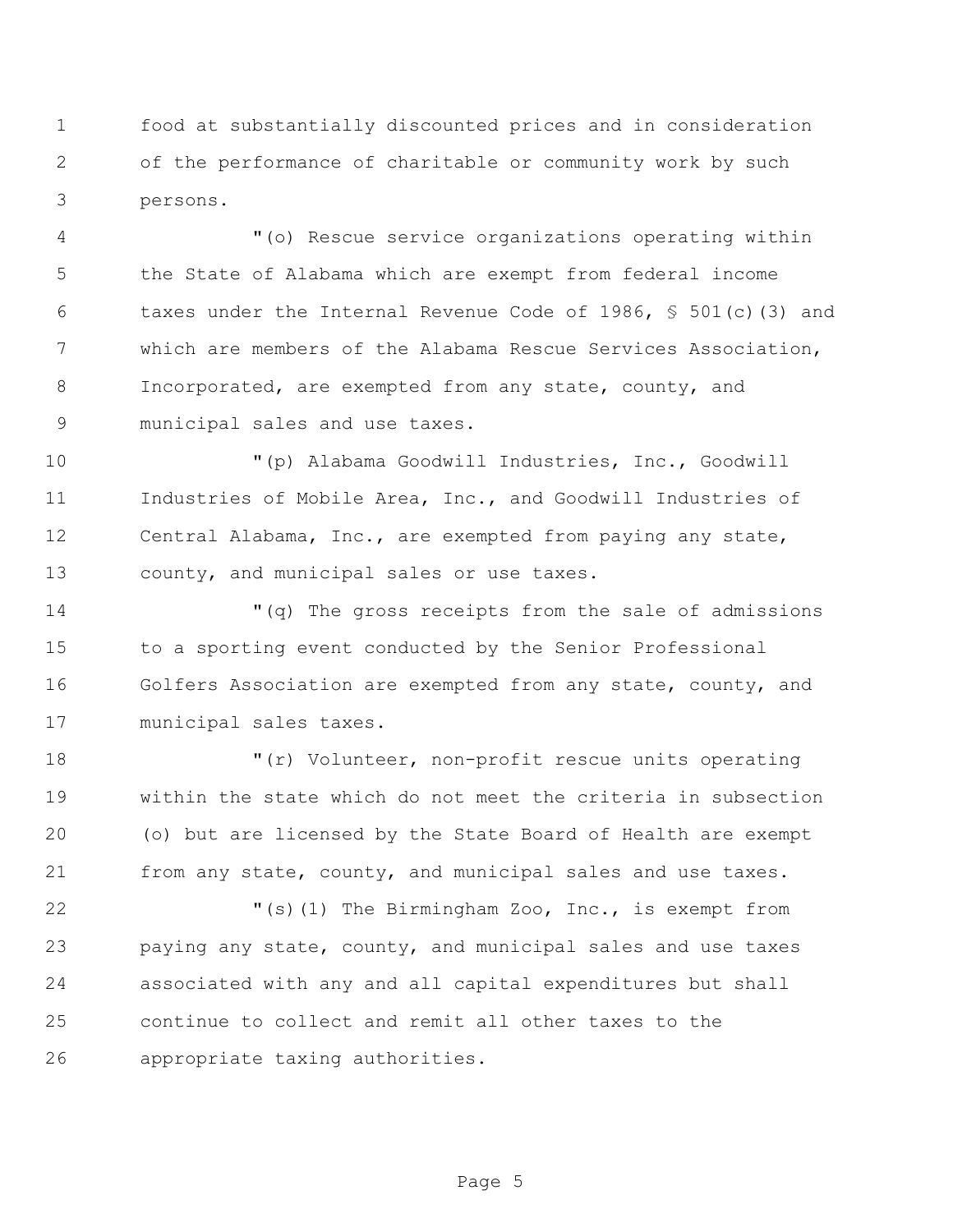"(2) The exemption provided pursuant to subdivision (1) shall be available until September 30, 2022.

 "(3) The Birmingham Zoo, Inc., shall report annually to the Department of Revenue on the sales for which the exemption is granted. The Department of Revenue shall prescribe the format of such annual report.

7 The Zoo Foundation, Inc., operating as the 7 Alabama Gulf Coast Zoo, or any successor entity, is exempt from paying any state, county, and municipal sales and use 10 taxes associated with any and all capital expenditures; 11 provided, however, that any exemption of county sales and use taxes must first be authorized by resolution of the county commission. The Zoo Foundation, Inc., shall continue to collect and remit all other taxes to the appropriate taxing authorities.

 "(2) The exemption provided pursuant to subdivision (1) shall be available until September 30, 2022.

18 The Zoo Foundation, Inc., shall report annually to the Department of Revenue on the sales for which the exemption is granted. The Department of Revenue shall prescribe the format of the annual report.

 "(u) The Josh Willingham Foundation is exempted from paying any state, county, and municipal sales and use taxes.

 "(v) The Alabama Wildlife Center is exempt from paying any state, county, and municipal sales and use taxes until September 30, 2024.